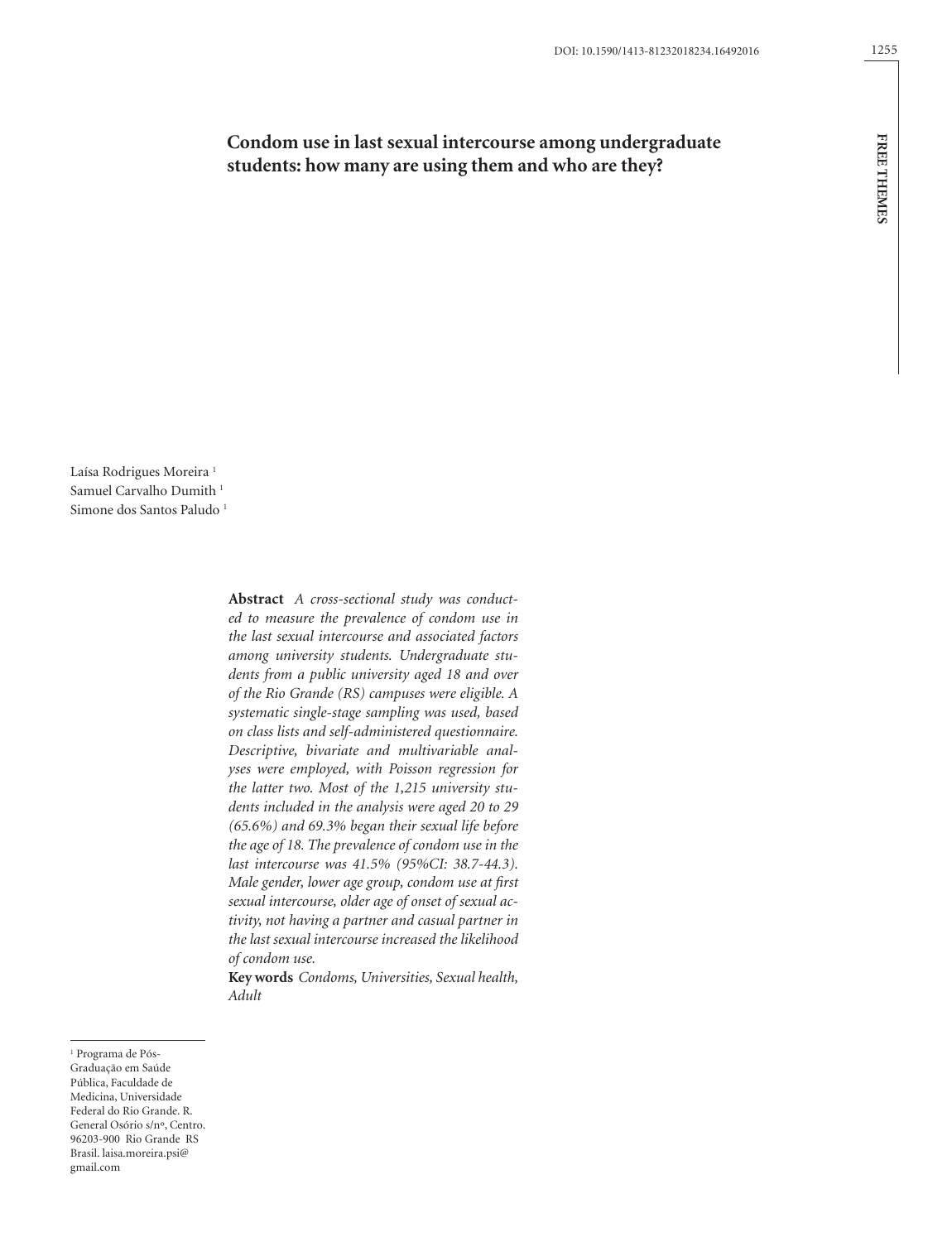## **Introduction**

Issues such as transmission and infection from sexually transmitted diseases (STDs) and acquired immunodeficiency virus (HIV) are of concern when it comes to people sexual and reproductive health. The World Health Organization<sup>1</sup> estimates 500 million new cases of curable STDs each year. By 2013, the number of new HIV infections worldwide reached 2.1 million<sup>2</sup>. Global data indicate that around one third of the global burden of diseases in women of childbearing age is attributed to complications related to sexual and reproductive health<sup>3</sup>.

In Brazil, the main preventive strategy of the National AIDS Coping Policy is the use of condoms, but a decreased trend in its use, especially among young people was noted, although they are the population segment with the highest proportion of use<sup>4</sup>. The university population consists mostly of young people with active sexual lives who are one of the groups vulnerable to negative outcomes for sexual and reproductive health<sup>5</sup>.

Universities provide many adolescents, young people and adults with professional education while enabling the transition to a world still unknown and full of new experiences, including sexual experiences. Some university students migrate from other municipalities, live alone and adopt new behaviors. Although university students have a high level of education, knowledge about STD/AIDS and issues related to reproductive health is sometimes still incipient<sup>6</sup>. In addition, some of them are unaware of their serological status<sup>7</sup>. University students who do not perceive the risks to which they are exposed may neglect the importance of protective behaviors such as the use of condoms<sup>8</sup>. This makes them vulnerable to HIV/AIDS and other STDs, as well as unwanted pregnancy and abortion, as shown in studies with this population<sup>9-11</sup>.

Rio Grande do Sul appears at the top of the ranking, which considers the first CD4 count, the AIDS case detection rate and AIDS mortality rate, and is one of the priority states for HIV/ AIDS-related actions<sup>12</sup>. Rio Grande is located in the extreme south of Brazil and is among the top four ranking positions for cities, according to the composite index. An HIV/AIDS prevalence of 0.6% was found among people aged 15-49, higher than in the general population's prevalence of 0.4%. Considering the local reality and peculiarities of the university population, university students may end up having sex without the use

of condoms, which leaves them vulnerable to certain outcomes.

On the other hand, a greater proportion of condom use has been identified in males<sup>13,14</sup> who are single<sup>15,16</sup>, younger<sup>17</sup>, with casual partnership<sup>18</sup>, who had a late onset of sexual life<sup>9,19</sup> and used a condom in the first sexual intercourse<sup>20,21</sup>, among other factors. In addition, the use of condoms among adolescents and young people may be influenced by behavioral and psychosocial variables<sup>22,23</sup>. The availability of condoms has also been pointed out as important factor for their use<sup>24</sup>. While less commonly used among university students compared to male<sup>25,26</sup>, female condoms appear as an important option in the context of HIV prevention and other STDs<sup>27</sup>. In Brazil, male and female condoms are distributed free of charge. However, it is necessary to develop research to monitor the use of condoms among the different population segments and factors that contribute to the adoption of this protective behavior, especially in municipalities at greater risk.

Studies with university students, especially those related to sexual and reproductive health, often turn to young adults. However, efforts have been made to democratize access to higher education, which may reflect in changes in the configuration of this population segment, including in relation to the age group<sup>28</sup>. Few recent information has been identified in Brazil, particularly in the last four years, on the use of condoms in the general population<sup>29</sup> and, in particular, representative of the population of university students of public educational institutions. As shown, a number of variables associated with the use of condoms have been found in the literature. This research is guided by a hierarchical model built to test whether the association between condom use and certain selected variables is maintained in the university population after control for possible confounders, considering the university context broadly. Thus, this study aims to measure the prevalence of condom use in the last sexual intercourse and the associated factors in students of a public university in the city of Rio Grande, located in the extreme south of Brazil.

#### **Methods**

This study is part of a research consortium that aimed to evaluate the health of undergraduate students from a federal public university in the extreme south of Brazil. In 2014, some 8,000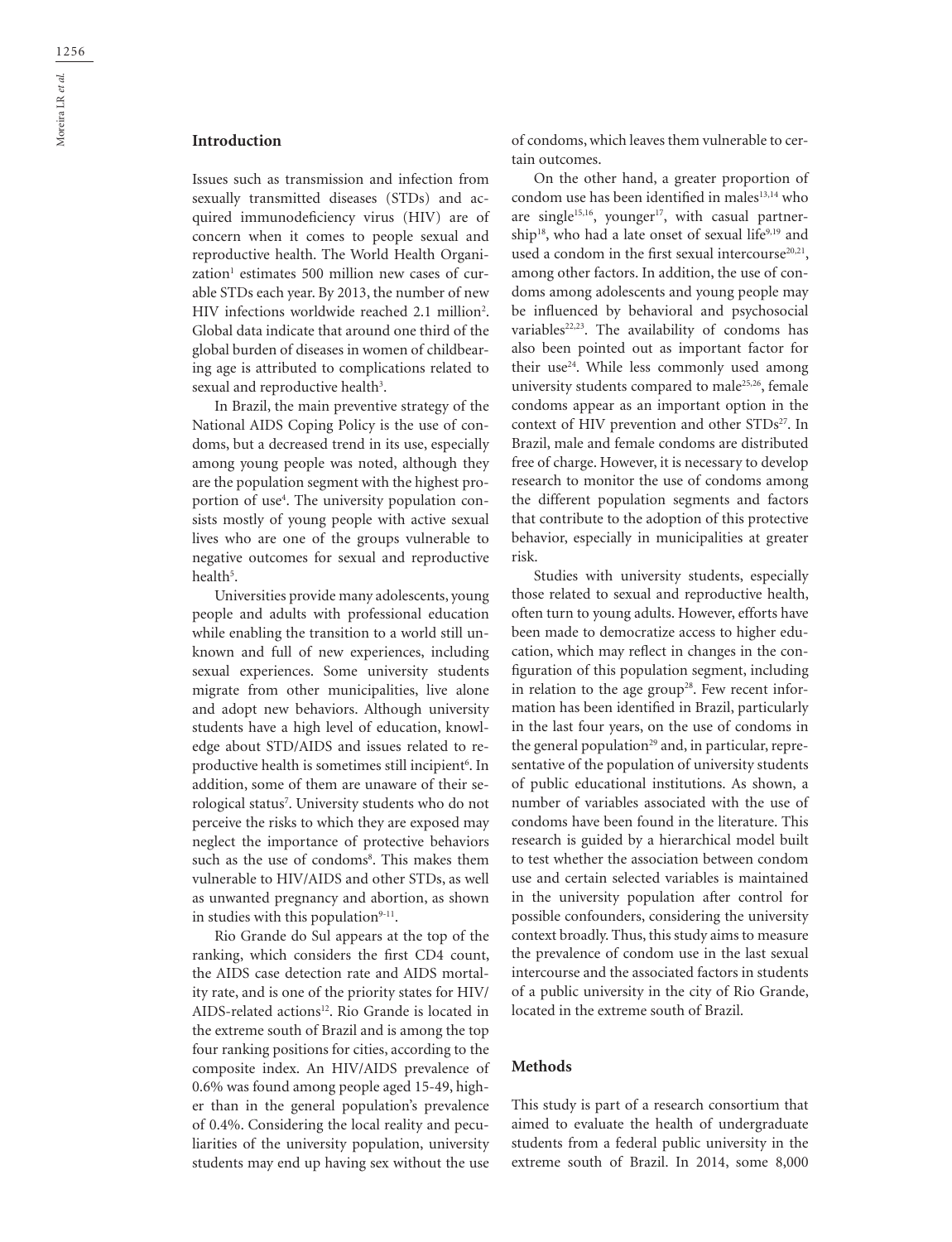1257

undergraduate students were distributed in 66 courses. The eligible population included male and female university students aged 18 and over regularly enrolled in university undergraduate courses in the first semester of 2015 and studying at the two campuses located in the city of Rio Grande/RS (Carreiros and Saúde). Rio Grande has approximately 197 thousand inhabitants<sup>30</sup>.

We used a cross-sectional design with a systematic, single-stage sampling of classes from the list of all the subjects offered by each undergraduate course, consulting the university's electronic system (http://www.furg.br/). This list contained 2,107 individuals, which covered the total number of classes. In order to consider the independent analyses, the sample size estimated for the larger study was of 1,811 subjects. The final sample had 93 classes and all students in each class were invited to participate in the survey.

University students under the age of 18 and students who had taken a leave of absence or dropped out of the course were removed from the general count. Students enrolled in more than one course were counted only once. Thus, the number of eligible university students was 1,736. The number of non-respondents in the study was 313 (18.1%), of which 43 were refusals (2.5%) and 270 losses (15.6%). Regarding the analysis of this paper, university students who had never had a sexual intercourse and those who had not had a sexual intercourse in the 12 months prior to data collection were excluded.

A prevalence estimate of 50%, a 95% confidence level and an error margin of 4 percentage points were used to calculate sample size for prevalence. In the calculation of associated factors, the confidence level was 95%, power 80%, prevalence ratio 1.5 and a minimum proportion of 15% for the exposed groups. In both estimates, 10% were added for losses and refusals, and 20% in order to exclude people who did not have a sexual intercourse from the analysis. A 15% margin was added for confounding control in the calculation of associated factors. The resulting estimates were multiplied by the design effect of 1.5, which considers the size of the conglomerate (mean number of students in each class, set at 20) and the intraclass correlation coefficient (assumed as  $0.02$ )<sup>31</sup>. The sample size initially calculated for this research was 1,089 university students.

The variable endpoint of this paper was operationalized as follows: "Did you or your partner use a condom during the last sexual intercourse (vaginal, oral or anal)?" "(0) No / (1) Yes". There are indications that condom use during the last sexual intercourse can be used as a proxy for other ways of measuring the use of condoms, taking into account the corresponding reminder period<sup>32</sup>. For the analysis of this study, there was no distinction between the type of condom used in the last sexual intercourse, and it could include male and female condoms. Both are relevant for the prevention of HIV/AIDS and other STDs<sup>33</sup>. The availability of female and male condoms may contribute more to reduce the number of unprotected sexual intercourses than when the male condom is available in isolation<sup>34</sup>.

Independent variables were: gender (female/ male); age in full years, calculated by date of birth and categorized retrospectively (18-19, 20-24, 25-29,  $\geq$ 30); household income in the previous month collected in reais, which includes the income of the individual (categorized in quartiles); current marital status situation in the following categories: no partner (single, separated or widowed), dating, and married or with a partner / "living together"; the variable "living with", whose categories were: living alone, living with family (parents, stepfather/stepmother, relatives, children, spouse, partner/boyfriend), and living with friends, in a boarding house or student's home; age of first sexual intercourse, collected in years (categorized as:  $\leq$  14, 15 to 17,  $\geq$  18); condom use at first sexual intercourse (no/yes), number of sexual partners in the last month, collected as discrete numerical (categorized as none, one, two or more); and type of sexual partner in the last sexual intercourse (steady partner / casual partner).

A self-administered and confidential questionnaire was used as a tool, which consisted of blocks of general questions (socioeconomic, demographic and academic life variables) and blocks of specific questions. In total, 158 questions were formulated. The questions pertaining to the sexual practices and condom use block were built on two tools used in surveys with a sample of adolescents and young people<sup>35,36</sup> and in the reviewed literature, and were organized in the questionnaire according to the corresponding reminder period. The tool was pretested in a pilot study conducted among undergraduate students of the Federal University of Pelotas (neighboring city).

The research was supported by the Undergraduate Pro-Rectory of the university. In addition, prior contact (via e-mail, telephone or faceto-face) was made with faculty members of the disciplines selected to schedule visits and revisits.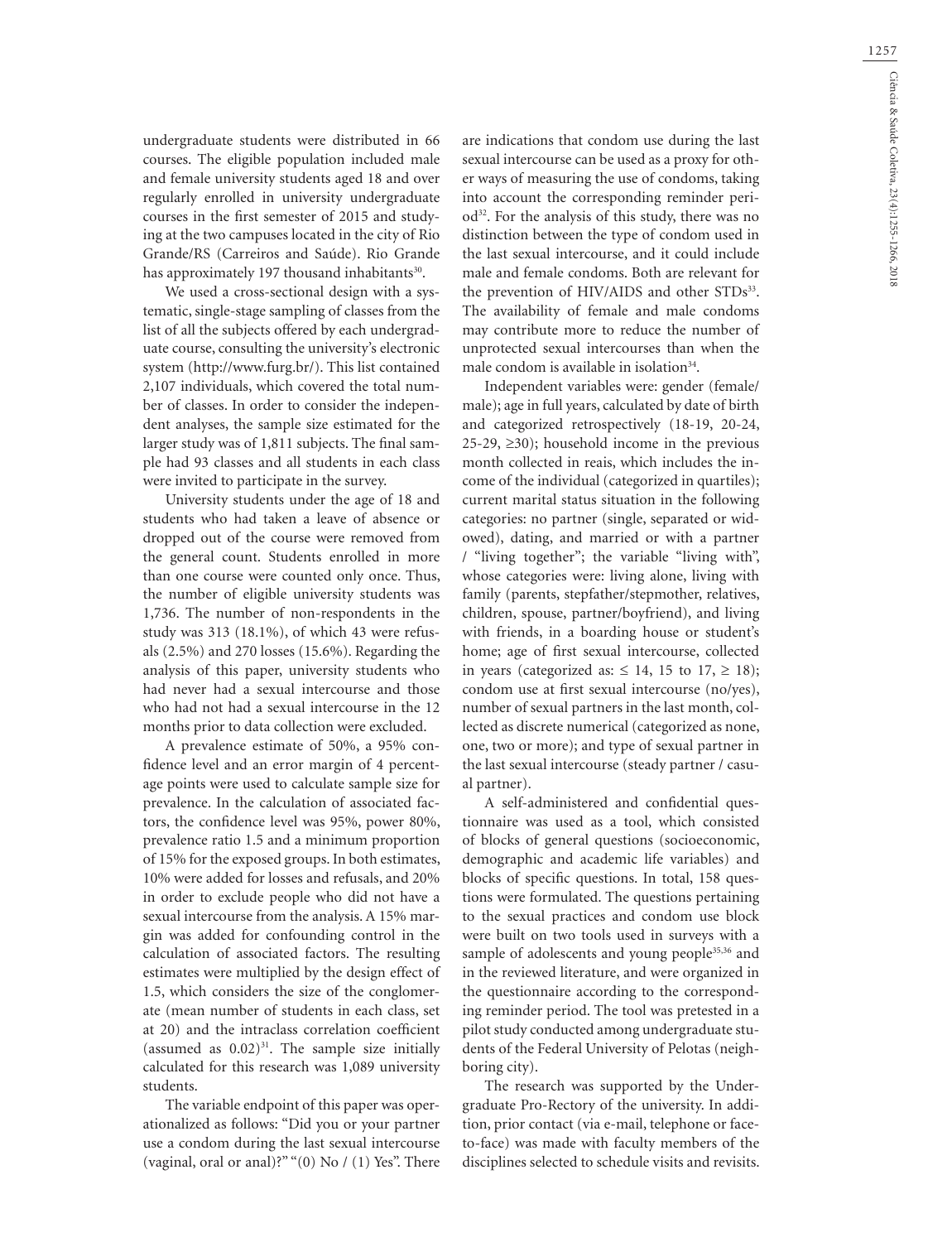The tool's application was standardized and, after completion, students placed the questionnaire in a duly sealed ballot. Data was collected from April to June 2015. All questionnaires were coded, then tabulated in EpiData 3.1 free software and entered twice, with automatic breadth and consistency verification.

Descriptive, bivariate and multivariate statistical analyses were performed with statistical package STATA 13.1<sup>37</sup>. At first, a descriptive analysis was performed, with a description of absolute and relative frequencies. Poisson regression with robust variance was used in bivariate and multivariate analyses, generating the prevalence ratio (PR), 95% confidence interval (CI) and p-value, obtained by the Wald test. In the adjusted analysis, we followed the hierarchical analysis model that is shown in Figure 1. The backward type method was used to select variables, in which the variables of each level were introduced in block, and those with a p-value of  $< 0.2^{38}$  were maintained to fit the variables of the following level. In all statistical tests, a p-value < 0.05 for two-tailed test was used as the statistical significance level.

All participants signed an informed consent form. The Health Research Ethics Committee (CEPAS) / FURG approved the general project of the research consortium.

## **Results**

In total, 1,423 undergraduate students (81.9% of the total eligible) participated in the study. Then, 186 individuals with no sexual intercourse in the last year were excluded, resulting in 1,237 university students. Of these, 22 (1.8%) had no information for the outcome variable. Thus, 1,215 individuals were analyzed.

The sample mostly consisted of young people aged 20-29 (65.6%) who lived with the family (67.3%), and 50.2% were females (Table 1). The median household income was 3,000 reais (Interquartile Interval of R\$ 1,600-R\$ 6,000). Most university students had their first sexual intercourse before the age of 18 (69.3%), and 14.9% of the total sample started their sexual life at the age of 14 or less. The mean age of the first sexual intercourse was 16.5 years  $(SD = 2.3)$ .

The prevalence of condom use in the last sexual intercourse was 41.5% (95% CI: 38.7-44.3). Among the groups with the lowest prevalence are undergraduates who did not use a condom at the first sexual intercourse (27.5%) and those who started their sexual life at the age of 14 or less (29.3%) (Table 2). University students married or with a partner represented just over a quarter of the sample, and the group had the lowest prevalence of condom use at the last sexual in-



**Figure 1.** Hierarchical analysis model to investigate the use of condoms in the last sexual intercourse among undergraduate students. Rio Grande, RS, 2015.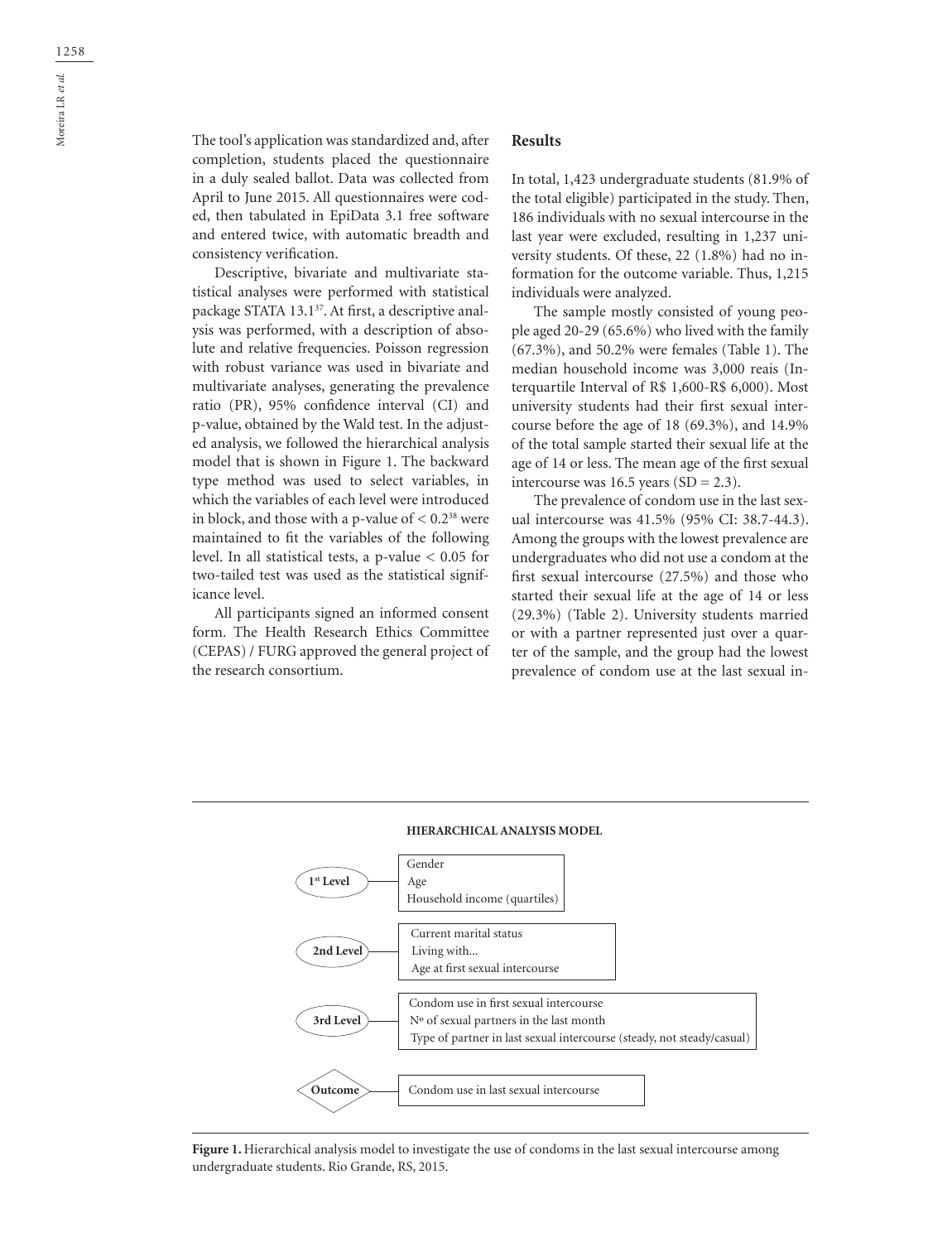| Table 1. Description of the sample of 1,215 university  |
|---------------------------------------------------------|
| students with at least one sexual intercourse in the 12 |
| months prior to data collection. Federal University of  |
| Rio Grande (FURG). Rio Grande / RS. 2015.               |

| Variable                                                    | $\mathbf{N}^*$ | $%$ $*$ |
|-------------------------------------------------------------|----------------|---------|
| Gender ( $N = 1197$ )                                       |                |         |
| Female                                                      | 601            | 50.2    |
| Male                                                        | 596            | 49.8    |
| Age group (years) $(N = 1121)$                              |                |         |
| 18-19                                                       | 149            | 13.3    |
| $20 - 24$                                                   | 543            | 48.4    |
| $25 - 29$                                                   | 193            | 17.2    |
| $\geq 30$                                                   | 236            | 21.1    |
| Household income $(N = 1132)$                               |                |         |
| 1st quartile                                                | 266            | 23.5    |
| 2nd quartile                                                | 308            | 27.2    |
| 3rd quartile                                                | 263            | 23.2    |
| 4th quartile                                                | 295            | 26.1    |
| Current marital status ( $N = 1207$ )                       |                |         |
| Without a partner                                           | 434            | 36.0    |
| Dating                                                      | 449            | 37.2    |
| Married or with a partner / Living                          | 324            | 26.8    |
| together                                                    |                |         |
| Living with $(N = 1207)$                                    |                |         |
| Alone                                                       | 149            | 12.3    |
| Family                                                      | 812            | 67.3    |
| Friends, boarding school or                                 | 246            | 20.4    |
| student house                                               |                |         |
| Age at first sexual intercourse (years)                     |                |         |
| $(N = 1212)$                                                |                |         |
| $\leq 14$                                                   | 181            | 14.9    |
| 15 to 17                                                    | 659            | 54.4    |
| $\geq 18$                                                   | 372            | 30.7    |
| Condom in first sexual intercourse                          |                |         |
| $(N = 1211)$                                                |                |         |
| No                                                          | 320            | 26.4    |
| Yes                                                         | 891            | 73.6    |
| Number of sexual partners in the last<br>month $(N = 1204)$ |                |         |
| None                                                        | 172            | 14.3    |
| One                                                         | 942            | 78.2    |
| Two or more                                                 | 90             | 7.5     |
| Type of partner in the last sexual                          |                |         |
| intercourse $(N = 1211)$                                    |                |         |
| Steady partner                                              | 920            | 76.0    |
| Casual partner                                              | 291            | 24.0    |
| Condom use in the last sexual                               |                |         |
| intercourse $(N = 1215)$                                    |                |         |
| No                                                          | 711            | 58.5    |
| Yes                                                         | 504            | 41.5    |

\* The total number of the sample is 1,215. However, depending on the ignored values for each exposure variable, the total sum of the categories can result in a value smaller than the sample size. † Percentage calculated based on the number of respondents.

tercourse (19.1%). On the other hand, a higher prevalence of condom use in the last sexual intercourse was found among students who had a casual partner in their last sexual intercourse (72.9%) and among those who had no sexual intercourse in the last month (condom use was 72.1%) or those who had two or more partners in the last month (66.7%).

In the crude analysis, the following factors increased the probability of condom use at the last sexual intercourse: being male (PR: 1.37, 95% CI: 1.20-1.58), having no partner when the research was performed (PR: 3.36, 95% CI: 2.66- 4.25), living with friends, in a boarding school or a student's home (PR: 1.35, 95% CI: 1.17-1.58) (PR: 1.69, 95% CI: 1.40-2.05) and having a casual partner in the last sexual intercourse (PR: 2.30, 95% CI: 2.05 -2.59). Among undergraduates who have shown the lowest condom use are those who had a sexual partner in the last month (PR: 0.46; 95% CI: 0.40-0.52), compared to those who had no partners in the last month (Table 2).

In the adjusted analysis of Table 2, the following variables were associated with condom use in the last sexual intercourse: gender, marital status, condom use in the first sexual intercourse, type of partner in the last sexual intercourse and number of partners in the last month. Both crude and adjusted analyses showed a decline of condom use with age (inverse association) and the lower the age of onset of sexual life (direct association), both with a linear trend p-value < 0.001. Household income had a borderline inverse association in the crude and adjusted analysis, with p  $= 0.057$  and  $p = 0.058$ , respectively. The variable "living with" lost association after adjustment (p  $= 0.786$ ) (Table 2).

#### **Discussion**

There is still no consensus on the best way to quantify condom use<sup>39</sup>, since different measures are used, each with advantages and drawbacks. However, one of the indicators used in global reports to measure the prevalence of condom use is the use of condoms at the last sexual intercourse<sup>24</sup>.

The prevalence of 41.5% (34.9% females and 47.9% males) of condom use in the last sexual intercourse was low, when compared to studies with young people of the general population and research with university students. A study conducted among young Brazilians aged 15-24 of the general population of both genders found a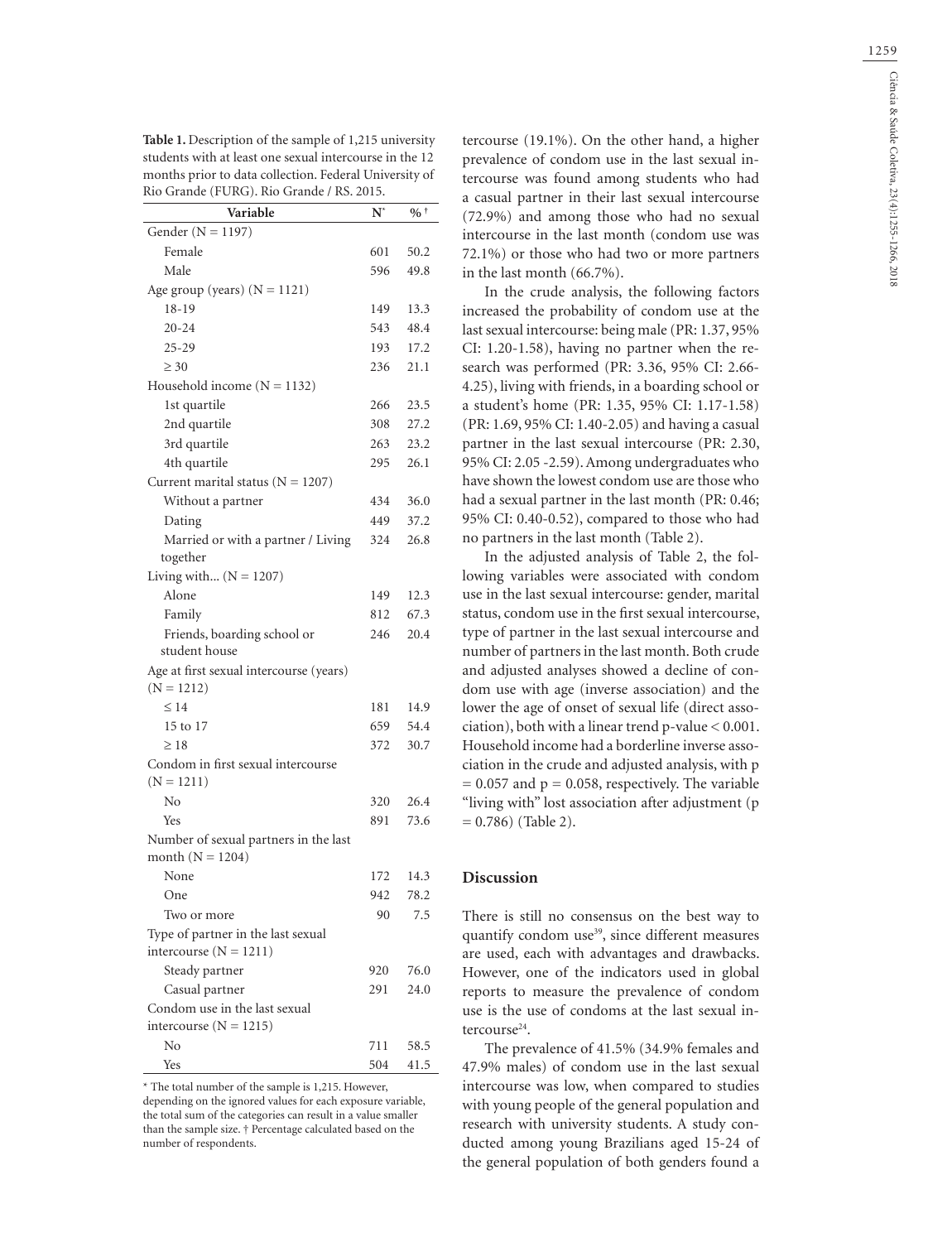61.4%, higher than that found in this study<sup>16</sup>. In countries such as China, Canada and the United States, the prevalence of condom use in the last sexual intercourse among university students was 44.2%, 47.2% and 63.8%, respectively, with vary-

| Table 2. Prevalence (P) of condom use in the last sexual intercourse in university students who had a sexual   |  |
|----------------------------------------------------------------------------------------------------------------|--|
| intercourse in the last 12 months, according to the variables analyzed ( $N = 1,215$ ). Rio Grande / RS. 2015. |  |

|                                                | ${\bf P}$ | <b>Crude Analysis</b> |               | <b>Adjusted Analysis</b> |      |               |                        |
|------------------------------------------------|-----------|-----------------------|---------------|--------------------------|------|---------------|------------------------|
| Variable                                       |           | PR                    | CI95%         | P-value                  | PR   | CI95%         | P-value                |
| Gender                                         |           |                       |               | < 0.001                  |      |               | < 0.001                |
| Female                                         | 34.9      | 1.00                  |               |                          | 1.00 |               |                        |
| Male                                           | 47.9      | 1.37                  | $1.20 - 1.58$ |                          | 1.42 | 1.23-1.65     |                        |
| Age (years)                                    |           |                       |               | $< 0.001$ <sup>*</sup>   |      |               | $< 0.001$ <sup>*</sup> |
| $18 - 19$                                      | 48.9      | 1.58                  | 1.23-2.04     |                          | 1.65 | 1.27-2.14     |                        |
| $20 - 24$                                      | 47.2      | 1.52                  | 1.24-1.88     |                          | 1.55 | 1.24-1.93     |                        |
| $25 - 29$                                      | 32.1      | 1.04                  | $0.78 - 1.37$ |                          | 1.01 | $0.75 - 1.36$ |                        |
| $\geq 30$                                      | 30.9      | 1.00                  |               |                          | 1.00 |               |                        |
| Household income                               |           |                       |               | $0.057$ <sup>*</sup>     |      |               | $0.058*$               |
| 1st quartile                                   | 45.9      | 1.21                  | $0.99 - 1.47$ |                          | 1.22 | $1.00 - 1.49$ |                        |
| 2nd quartile                                   | 41.6      | 1.10                  | $0.90 - 1.33$ |                          | 1.13 | $0.93 - 1.38$ |                        |
| 3rd quartile                                   | 39.9      | 1.05                  | $0.85 - 1.30$ |                          | 1.10 | $0.89 - 1.35$ |                        |
| 4th quartile                                   | 38.0      | 1.00                  |               |                          | 1.00 |               |                        |
| Current marital status                         |           |                       |               | < 0.001                  |      |               | < 0.001                |
| Without a partner                              | 64.3      | 3.36                  | 2.66-4.25     |                          | 3.22 | 2.43-4.25     |                        |
| Dating                                         | 35.6      | 1.86                  | 1.44-2.41     |                          | 1.98 | 1.47-2.67     |                        |
| Married or with a partner / Living             | 19.1      | 1.00                  |               |                          | 1.00 |               |                        |
| together                                       |           |                       |               |                          |      |               |                        |
| Living with                                    |           |                       |               | < 0.001                  |      |               | 0.120                  |
| Alone                                          | 45.6      | 1.21                  | $0.99 - 1.47$ |                          | 0.84 | $0.68 - 1.04$ |                        |
| Family                                         | 37.8      | 1.00                  |               |                          | 1.00 |               |                        |
| Friends, boarding school or student<br>house   | 55.2      | 1.35                  | 1.17-1.58     |                          | 0.88 | $0.75 - 1.03$ |                        |
| Age at first sexual intercourse (years)        |           |                       |               | $< 0.001$ <sup>*</sup>   |      |               | $< 0.001$ <sup>*</sup> |
| $\leq 14$                                      | 29.3      | 1.00                  |               |                          | 1.00 |               |                        |
| 15 to 17                                       | 42.0      | 1.44                  | 1.13-1.83     |                          | 1.34 | 1.06-1.70     |                        |
| $\geq 18$                                      | 46.5      | 1.59                  | 1.24-2.04     |                          | 1.63 | 1.27-2.08     |                        |
| Condom in first sexual intercourse             |           |                       |               | < 0.001                  |      |               | < 0.001                |
| N <sub>o</sub>                                 | 27.5      | 1.00                  |               |                          | 1.00 |               |                        |
| Yes                                            | 46.6      | 1.69                  | 1.40-2.05     |                          | 1.42 | 1.17-1.71     |                        |
| Number of sexual partners in the last<br>month |           |                       |               | < 0.001                  |      |               | 0.009                  |
| None                                           | 72.1      | 1.00                  |               |                          | 1.00 |               |                        |
| Um                                             | 33.2      | 0.46                  | $0.40 - 0.52$ |                          | 0.78 | $0.66 - 0.92$ |                        |
| Two or more                                    | 66.7      | 0.92                  | $0.78 - 1.10$ |                          | 1.00 | $0.82 - 1.22$ |                        |
| Type of partner in the last sexual             |           |                       |               | < 0.001                  |      |               | 0.004                  |
| intercourse                                    |           |                       |               |                          |      |               |                        |
| Steady partner                                 | 31.6      | 1.00                  |               |                          | 1.00 |               |                        |
| Casual partner                                 | 72.9      | 2.30                  | 2.05-2.59     |                          | 1.38 | $1.11 - 1.71$ |                        |

\* P-value of Wald test for linear trend. PR: Prevalence ratio. CI95%: Confidence interval of 95%.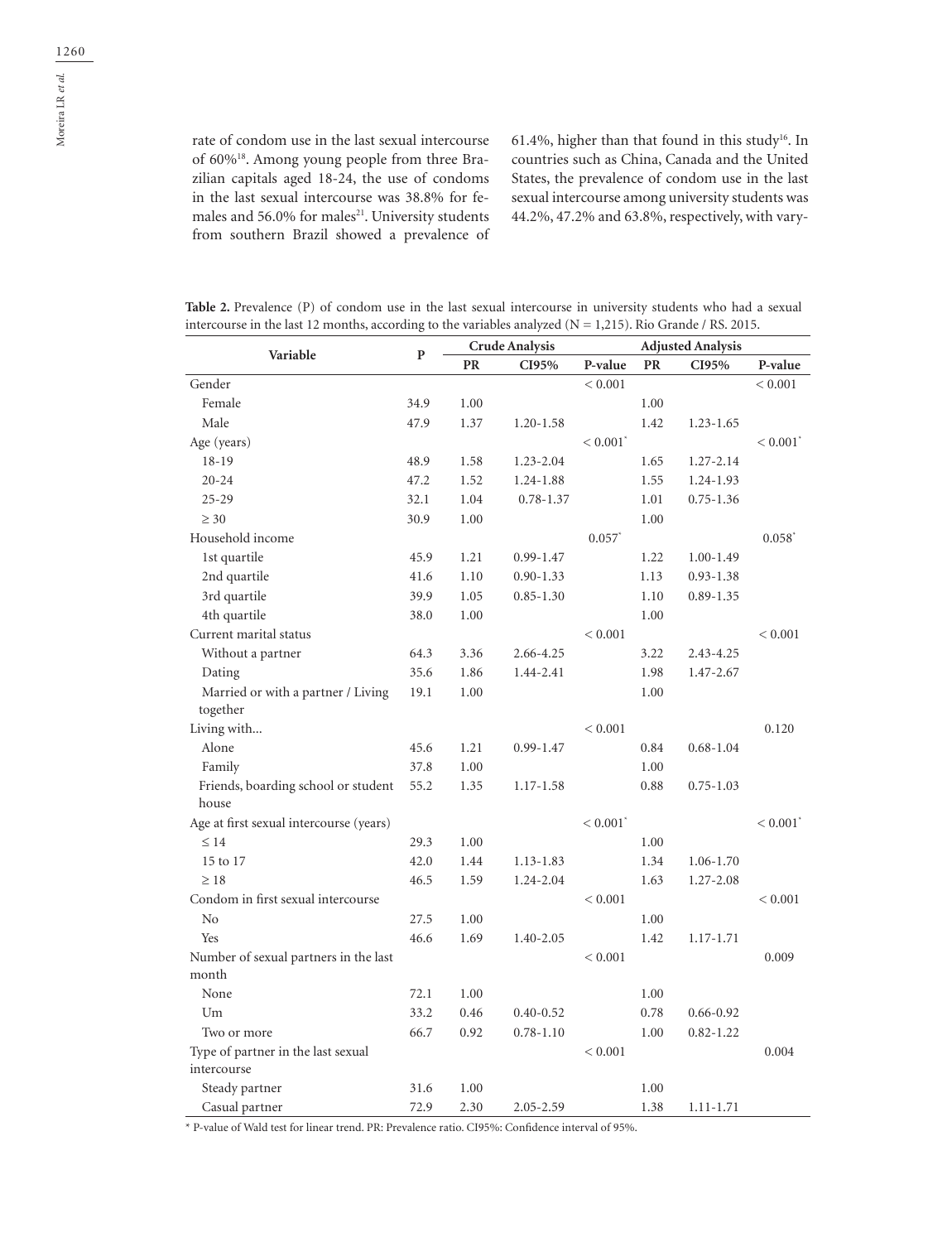ing reminder periods and type of sexual practice investigated<sup>9,14,40</sup>.

Considering the high schooling and differentials of university students, it is worth noting that the prevalence found was low. Several issues, besides knowledge about HIV/AIDS and other STDs and perceived risk may be implicated in the adoption of this protective behavior among university students. As mentioned, university students life several new experiences, both related to development itself and the context in which they are inserted. Preventive strategies aimed at this population must consider diversification found in the university context. The availability of male and female condoms and information on their use also appear as interesting strategies. In the university context, a series of relevant knowledge is produced and multiplied and can contribute to the use of actions that result in improved health of the population.

The association between gender and condom use has been shown in several studies, with a lower proportion of protected sexual intercourse among females<sup>13,14,18,21</sup>. Biological and social factors may make women more vulnerable to HIV/ AIDS and other STDs compared to men<sup>41,42</sup>. The fact that women still find it hard to assume assertive positions in decisions about sexual and reproductive health, such as the use of condoms is of concern. Efforts were made to promote change to this end, which include empowerment for decision-making and struggle for gender equality<sup>42</sup>, since there are a number of hurdles to be tackled. On the other hand, the prevalence of condom use in the last sexual intercourse among men was also low. Both men and women must know how to use appropriate negotiation strategies that increase the likelihood of condom use<sup>43</sup>.

Different relationships established may influence the use of condoms. University students engaged in dating, marriage or cohabitation relationships were the majority of the sample, which differs from a study in which university students were not involved in these relationships<sup>25</sup>. It may be that the different proportion of condom use among university students who are dating and those married or with a partner occurs due to the peculiarities of these relationships, including when it comes to negotiating for the adoption of protective behaviors. The inclusion of the dating category was shown to be important in the university context by pointing out such differences in a broad contour of this population.

As relationships become more stable, some individuals replace condoms with other contra-

ceptive methods, such as contraceptive pills<sup>25,44</sup>. Hormonal contraceptives appear as the second contraceptive method choice among undergraduates of Brazilian universities, with condoms being the first<sup>26,45-47</sup>. With stable partners, the focus sometimes becomes pregnancy prevention<sup>46</sup>. This shift ultimately leaves individuals more vulnerable to HIV and other STDs than those who continue to adopt this method. On the other hand, undergraduates without partners were more likely to use condoms at the last sexual intercourse compared to their partners, which was also seen in other studies with university students<sup>14,16,40</sup>.

Having a monogamous sexual relationship with an uninfected partner appears to be effective for protection against STDs, but students may be infected and unaware of it, which can lead to transmission to the partner<sup>48</sup>. Moreover, extramarital sexual intercourse activities without condom use is also possible<sup>49</sup>. Currently, combined interventions have proven to be effective and research point to new prevention measures that can be used by serodiscordant couples<sup>29</sup>. However, condoms are a low-cost method and are instrumental in the fight against HIV/AIDS and other STDs, as well as have shown to be the preferred contraceptive method among university students in the studies cited above<sup>26,45-47</sup>.

The trend toward the higher age of university students, the lower the use of condoms in the last sexual intercourse was also identified in two recent studies with university students, one conducted in Ethiopia and the other in Canada<sup>8,14</sup>. The fact that 30-year-olds are more likely to have a lower proportion of condom use compared to younger ones may be explained in part by the preference to use other contraceptive methods or even because they are involved in stable relationships, believing that condoms would not be important, as already discussed above. At times, studies with university students overlook the investigation of condom use among university students in mid or late adulthood. This creates a gap in knowledge and direction of actions for this group. Preventive actions are often focused only on the onset of sexual life, especially for adolescents and young people. However, it seems necessary that these actions be carried out continuously and comprehensively. When planning an intervention in the university context, it would be important to adopt approaches that take into account the different age groups and stages of development.

Graduates who started their sexual life earlier were more likely not to use a condom in the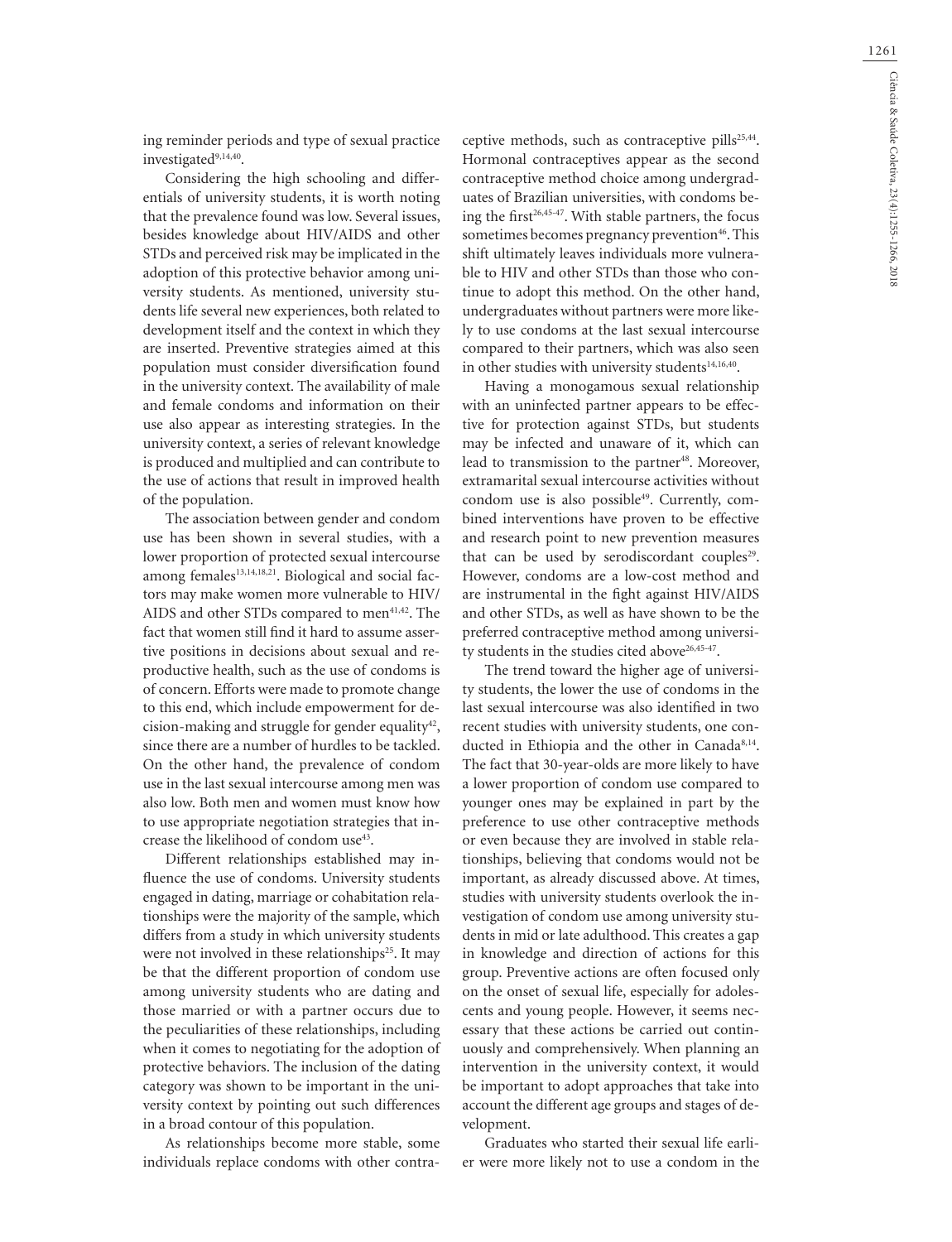last sexual intercourse. The onset of sexual life appears as an important landmark to human development46. Developmental characteristics must be respected so that individuals can make choices that contribute to sexual and reproductive health. Careless first sexual intercourse may have occurred due low age and, as shown, most university students had their first sexual intercourse before the age of 18 (69.3%), with 14.9% of the total sample starting their sexual life with age equal to or less than 14 years. In addition, the first sexual intercourse often happens with people known (in dating relationships, for ex $ample)^{21}$  – which may increase risk and reduce protection. Since this was a cross-sectional study, we can only point out this association without defining causality, because there are specific criteria for this50. Condom use since the first sexual intercourse is also fundamental, since, according to what our data showed, there was a statistically significant association between use in the first and last sexual intercourse.

The use of condoms in the first and last sexual intercourse has been associated in different studies and related to healthy sexual habits<sup>20,21</sup> and the establishment of condom use patterns<sup>51</sup>. While the design and the tool used do not allow longitudinal generalizations, the continuous use of condoms may be explained in part by the positive consequences that it may bring. The adoption of behaviors are shaped by lifelong experiences. If an individual adopted a certain behavior and this has been somehow strengthened, it is likely to be maintained<sup>52</sup>. Understanding what causes condom use to remain or be extinguished would bring gains to health practices. On the other hand, it is also necessary to pay attention to those who did not use condoms at the first sexual intercourse and continue to adopt this behavior. This implies the investigation of the determinants of non-use in order to act in the strengthening of preventive actions. Sexual intercourse with a reliable person and not talking about contraception before the first sexual intercourse<sup>21</sup> can contribute to this issue.

The prevalence of condom use at the first sexual intercourse (73.6%) was high compared to that observed among individuals from Brazilian urban areas aged 16-19, whose occurrence was 47.8% in 1998 and 65.6% in 200553. On the other hand, it was close to the 71.4% found in another study with university students<sup>16</sup>. The fact that the proportion of condom use at the first sexual intercourse was almost twice that of the last sexual intercourse can be explained in part by issues

already discussed, such as the establishment of more stable relationships that focus on prevention of pregnancy and no longer STDs and HIV/ AIDS, and preference for other contraceptive methods. Many condom use campaigns focus on casual relationships and may not reach the group with a stable relationship. The presence of condoms in these relationships may have a negative social trait, representing even the possibility of extramarital relationships. While this study did not investigate the age difference between partners, this variable may contribute to explain the difference in proportion, especially for the variables age and gender. It is presumed that individuals whose partner is not in the habit of using condoms will face negotiation difficulties.

Regarding the number of sexual partners in the last month, it is noteworthy that of university students who had a sexual partner (78.2% of the sample), only 33.2% used a condom at the last sexual intercourse. Considering that 64% of university students said they had a partner, a percentage lower than those who reported having had a sexual partner in the last month, some university students may have had a sexual intercourse without the use of condoms, regardless of their marital status. In addition, of those who had two or more partners, 33.3% did not use a condom at the last sexual intercourse and were thus vulnerable to the aforementioned outcomes.

The reminder bias is an important limitation of this study. To minimize it, we only considered people with one sexual intercourse in the 12 months prior to their participation in the survey. Other reminder periods, such as 1, 3 and 6 months have also been used in the literature, and there is no consensus on how best to measure condom use<sup>29,39</sup>.

The measured outcome indicates the prevalence of condom use at the last sexual intercourse and its variation among the groups of certain variables. However, it is important to make it clear that it does not measure the continuity, nor the frequency of condom use, and results should be interpreted with caution. Thus, we would need other measures, which were not the objective of this study. Possibly, when studying consistent use, prevalence would be lower. Therefore, when we only adopt condom use during the last sexual intercourse, the prevalence of use may be overestimated, and the difference found may be less than the actual difference or not even a difference can be identified.

Another limitation to be mentioned is the consortium loss rate (270 university students,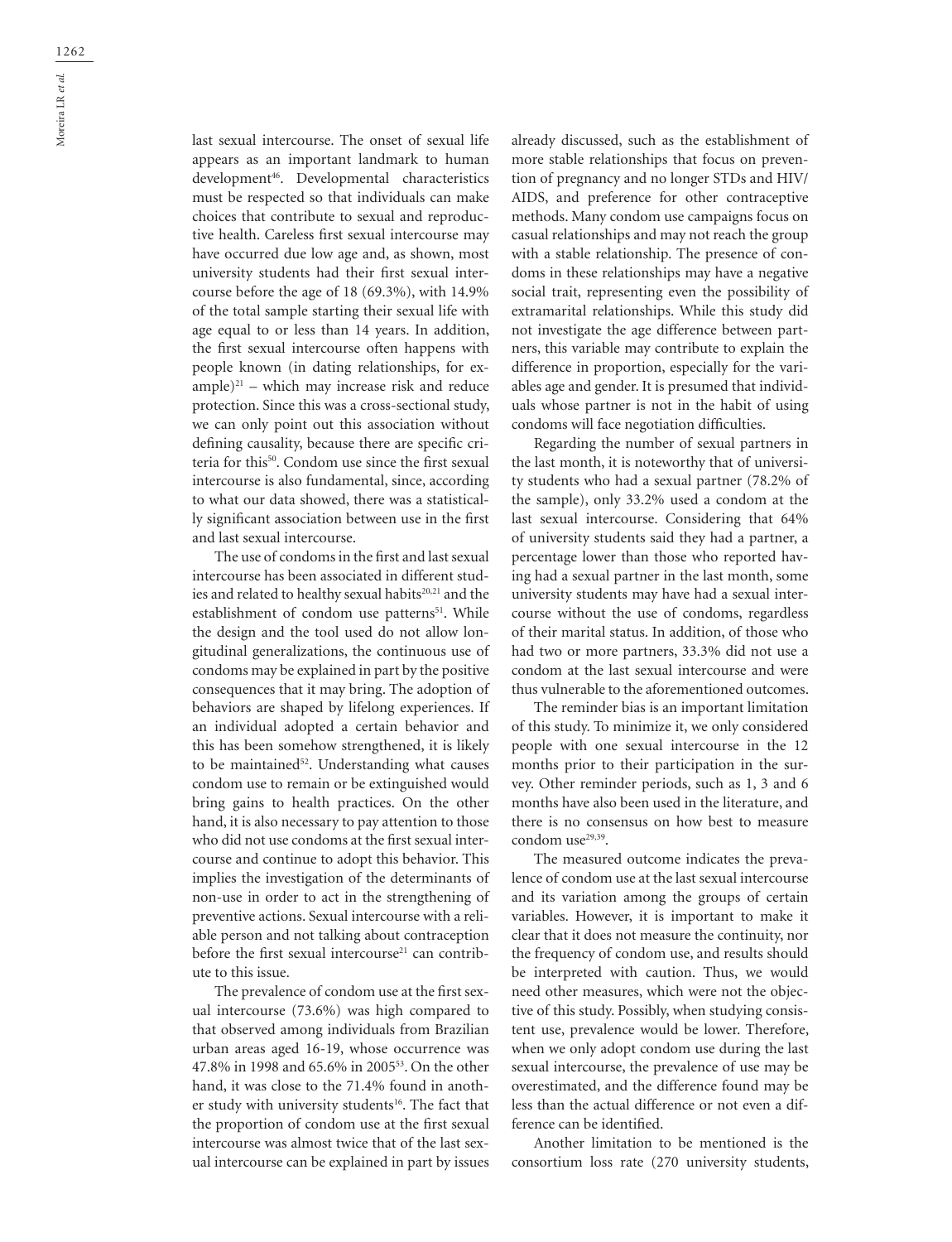equivalent to 15.6% of total eligible), since non-respondents can be distinguished somehow from the participants<sup>50</sup>. The loss index was lower than that of a study conducted with Brazilian university students<sup>54</sup>. The percentage of questions left blank, especially for the variables age (7.7%) and income (6.8%) also deserve mention. This may be a limitation of the application used, which also brought advantages that will be mentioned below. Had these losses not occurred, the statistical power would have been higher, the study would have gained precision and possibly modified the measure of effect. In addition, the estimated use could have been different, either higher or lower.

The reminder period for the number of sexual partners was short, allowing a general idea of the participants who often relate to multiple partners. Since it is a subject that is sometimes a taboo, undergraduates may have given socially expected answers. This may have overestimated the prevalence of condom use. However, the fact that we used a self-administered questionnaire as a tool, which after completion was placed in a sealed ballot may have contributed to minimize the interference of this question. Data found in this study cannot be extrapolated to the whole country, but may apply to federal universities in Rio Grande do Sul.

We provided a current picture on condom use at the last sexual intercourse at the university

studied and theoretical details about the factors associated thereof. The research contributed to the identification of groups more and less exposed to the use. Promoting condom use among university students may rely on the availability of condoms, the empowerment of individuals to make decisions about their own sexual and reproductive health, continuous and comprehensive sexual education, as well as action against the myth of invulnerability to HIV and other STDs among university students of different age groups. Regarding the decision-making process on the use of condoms, we showed that the type of relationship that university students establish with their partners may influence the adoption or not of this protective behavior. In addition, we investigated different age groups, among other factors that may contribute to the increased focus of studies and interventions in this context.

Finally, we demonstrated that male university students with a higher age of sexual life onset who used condoms at the first sexual intercourse, younger individuals without a partner and with a casual partner at the last sexual intercourse had a significantly higher proportion of condom use at the last sexual intercourse. Four out of ten university students used condoms at their last sexual intercourse. Knowing the factors associated with the condom use is important in designing actions and programs that monitor condom use and help to adopt protective behaviors.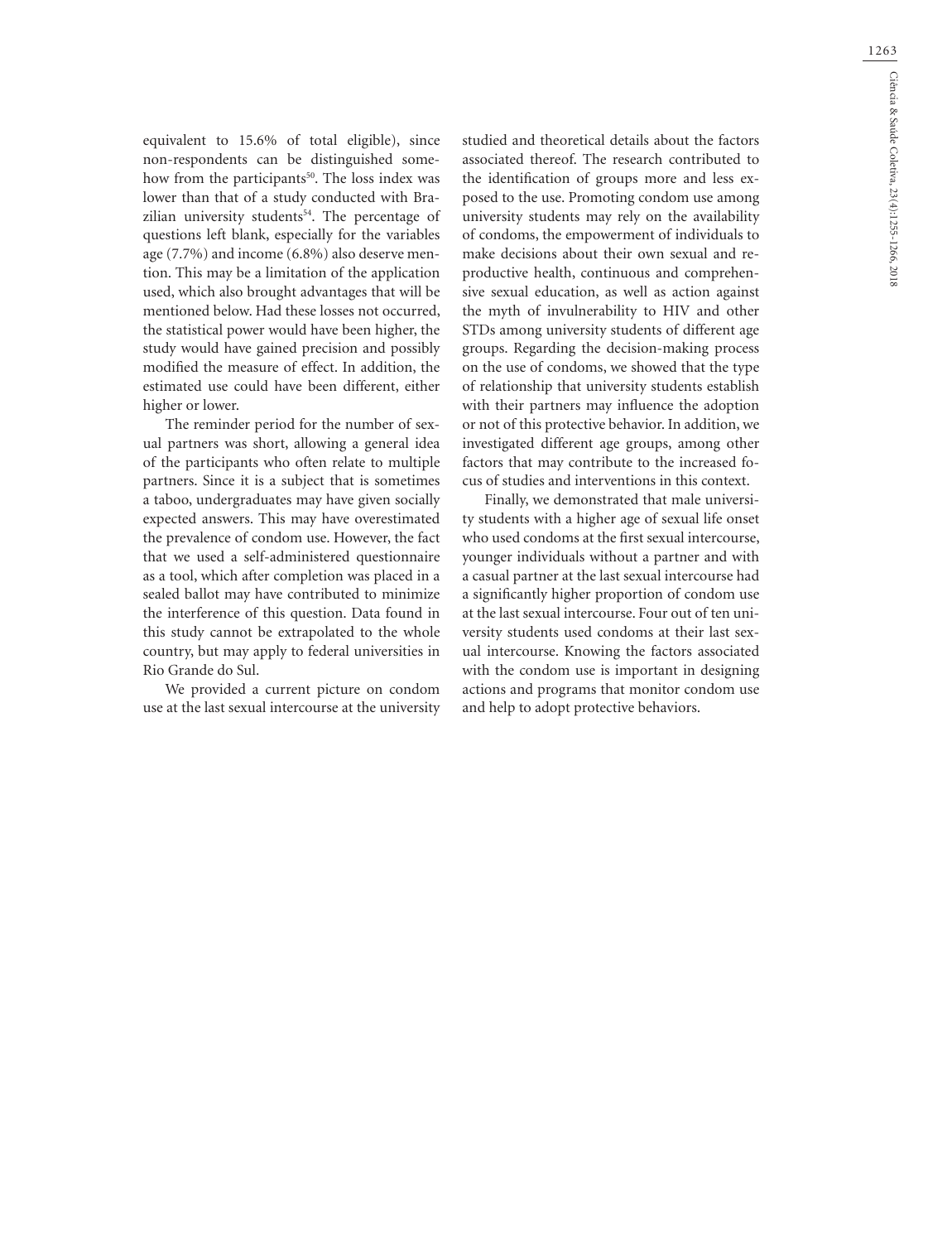## **Collaborations**

LR Moreira participated in the design and project, data collection, analysis and interpretation of results and paper's writing. SC Dumith participated in the coordination of the research consortium, data review and paper's critical review. SS Paludo collaborated in the guidance and critical review of all the stages, from design to the paper's elaboration.

### **Acknowledgments**

The main author would like to thank CAPES (Coordination for the Improvement of Higher Education Personnel), from which she received a scholarship as a Master's Degree student. SC Dumith receives a productivity grants from the National Council for Scientific and Techonological Development (CNPq).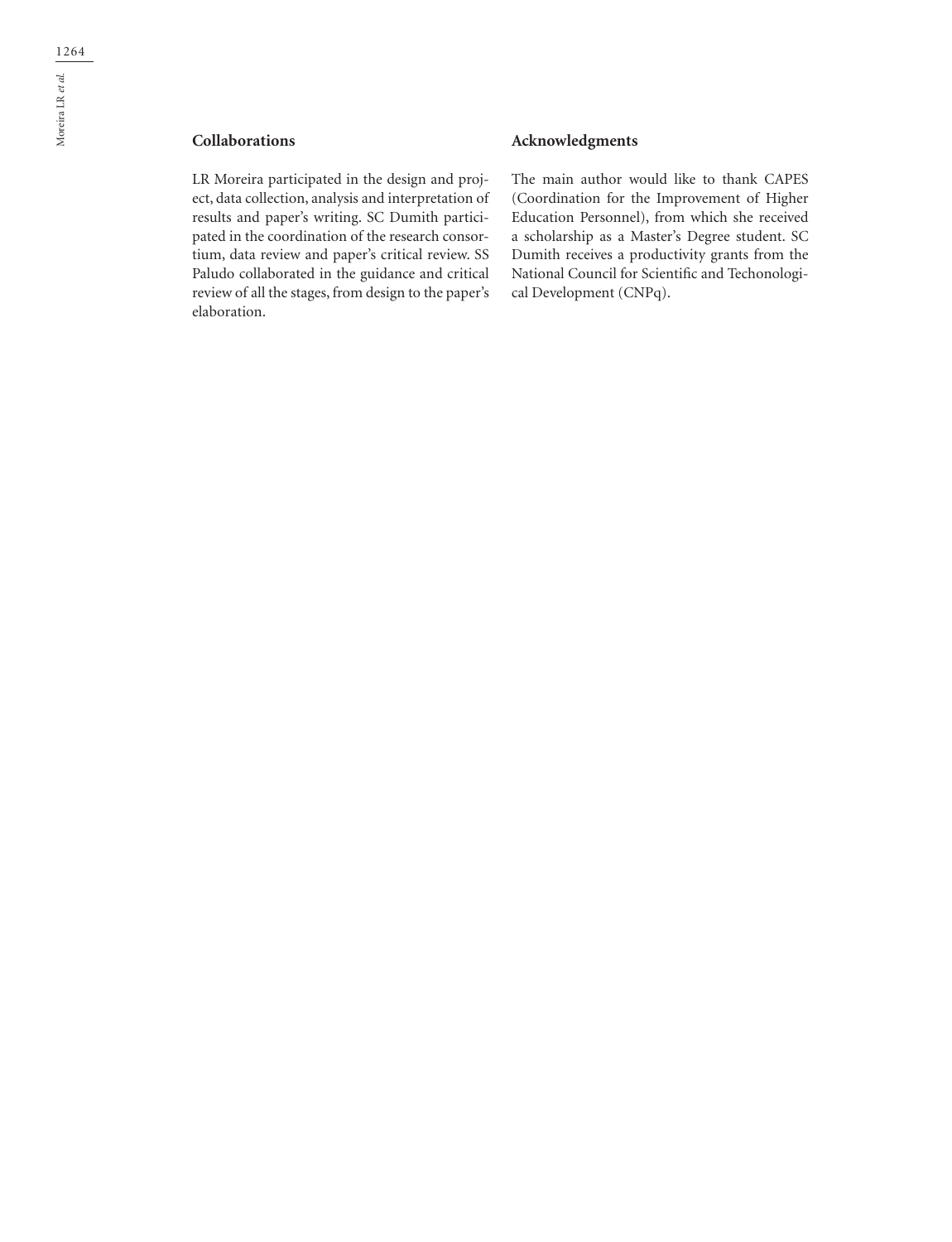#### **References**

- 1. World Health Organization (WHO). *Report on global sexually transmitted infection surveillance 2013*. Geneva: WHO; 2014.
- 2. Joint United Nations Programme on HIV/AIDS (UN-AIDS). *The gap report* 2014.
- 3. World Health Organization (WHO). *Sexual and reproductive health beyond 2014: equality, quality of care and accountability: position paper*. Geneva: WHO; 2014.
- 4. Brasil. Ministério da Saúde (MS). *Política brasileira de enfrentamento da Aids: Resultados, avanços e perspectivas*. Brasília: MS; 2012.
- 5. Malik K. *Human development report 2014. Sustaining human progress: Reducing vulnerabilities and building resilience*. New York: United Nations Development Programme; 2014.
- 6. Chen B, Lu YN, Wang HX, Ma QL, Zhao XM, Guo JH, Hu K, Wang YX, Huang YR, Chen P. Sexual and reproductive health service needs of university/college students: updates from a survey in Shanghai, China. *Asian J Androl* 2008; 10(4):607-615.
- 7. Bezerra EO, Chaves ACP, Pereira MLD, Melo FRG. Análise da vulnerabilidade sexual de estudantes universitários ao HIV/Aids. *Rev Rene* 2013; 13(5):1021-1031.
- 8. Shiferaw Y, Alemu A, Assefa A, Tesfaye B, Gibermedhin E, Amare M. Perception of risk of HIV and sexual risk behaviors among University students: implication for planning interventions. *BMC Res Notes* 2014; 7:162.
- 9. Ma Q, Ono-Kihara M, Cong L, Xu G, Pan X, Zamani S, Ravari SM, Zhang D, Homma T, Kihara M. Early initiation of sexual activity: a risk factor for sexually transmitted diseases, HIV infection, and unwanted pregnancy among university students in China. *BMC Public Health* 2009; 9:111.
- 10. Somba MJ, Mbonile M, Obure J, Mahande MJ. Sexual behaviour, contraceptive knowledge and use among female undergraduates' students of Muhimbili and Dar es Salaam Universities, Tanzania: a cross-sectional study. *BMC Womens Health* 2014; 14:94.
- 11. Zhou Y, Xiong C, Xiong J, Shang X, Liu G, Zhang M, Yin P. A blind area of family planning services in China: unintended pregnancy among unmarried graduate students. *BMC Public Health* 2013; 13:198.
- 12. Brasil. Ministério da Saúde (MS). *Boletim epidemiológico Aids e DST*. Brasília: MS; 2014.
- 13. Shew ML, Remafedi GJ, Bearinger LH, Faulkner PL, Taylor BA, Potthoff SJ, Resnick MD. The Validity of Self-Reported Condom Use Among Adolescents. *Sex Transm Dis* 1997; 24(9):503-510.
- 14. 1Milhausen RR, McKay A, Graham CA, Crosby RA, Yarber WL, Sanders SA. Prevalence and predictors of condom use in a national sample of Canadian university students. *Can J Hum Sex* 2013; 22(3):142-151.
- 15. Berquó E, Barbosa RM, Lima LP. Uso do preservativo: tendências entre 1998 e 2005 na população brasileira. *Rev Saude Publica* 2008; 42(Supl. 1):34-44.
- 16. Costa LC, Rosa MI, Battisti IDE. Prevalência e fatores associados ao uso de preservativos masculinos entre universitários no Sul do Brasil. *Cad Saude Publica* 2009; 25(6):1245-1250.
- 17. Silveira MF, Santos IS, Béria JU, Horta BL, Tomasi E, Victora CG. Factors associated with condom use in women from an urban area in southern Brazil. *Cad Saude Publica* 2005; 21(5):1557-1564.
- 18. Calazans G, Araujo TW, Venturi G, Ivan França J. Factors associated with condom use among youth aged 15–24 years in Brazil in 2003. *AIDS* 2005; 19(Supl. 4):S42-S50.
- 19. Hugo TDO, Maier VT, Jansen K, Rodrigues CEG, Cruzeiro ALS, Ores LC, Pinheiro RT, Silva R, Souza LDM. Fatores associados à idade da primeira relação sexual em jovens: estudo de base populacional. *Cad Saude Publica* 2011; 27(11):2207-2214.
- 20. Shafii T, Stovel K, Holmes K. Association between condom use at sexual debut and subsequent sexual trajectories: a longitudinal study using biomarkers. *Am J Public Health* 2007; 97(6):1090.
- 21. Teixeira A, Knauth DR, Fachel JMG, Leal AF. Adolescentes e uso de preservativos: as escolhas dos jovens de três capitais brasileiras na iniciação e na última relação sexual. *Cad Saude Publica* 2006; 22(7):1385-1396.
- 22. Ma Q, Ono-Kihara M, Cong L, Pan X, Xu G, Zamani S, Ravari SM, Kihara M. Behavioral and psychosocial predictors of condom use among university students in Eastern China. *AIDS Care* 2009; 21(2):249-259.
- 23. Chinazzo ÍR, Câmara SG, Frantz DG. Comportamento sexual de risco em jovens: aspectos cognitivos e emocionais. *Psico USF* 2014; 19(1):1-12.
- 24. World Health Organization (WHO), Joint United Nations Programme on HIV/AIDS. *Global AIDS response progress reporting 2015*. Geneva: WHO; 2015.
- 25. Pirotta KCM, Schor N. Intenções reprodutivas e práticas de regulação da fecundidade entre universitários. *Rev Saude Publica* 2004; 38(4):495-502.
- 26. Alves AS, Lopes M. Uso de métodos anticoncepcionais entre adolescentes universitários. *Rev Bras Enferm* 2008; 61(2):170-177.
- 27. Kalckmann S, Farias N, Carvalheiro JR. Avaliação da continuidade de uso do preservativo feminino em usuárias do Sistema Único de Saúde em unidades da região metropolitana de São Paulo, Brasil. *Rev Bras Epidemiol* 2009; 12(2):132-143.
- 28. ascueiro L. Breve contextualização ao tema da democratização do acesso ao ensino superior. A presença de novos públicos em contexto universitário. *ESC* 2009; 28(2):31-52.
- 29. Dourado I, MacCarthy S, Reddy M, Calazans G, Gruskin S. Revisitando o uso do preservativo no Brasil. *Rev Bras Epidemiol* 2015; 18(Supl. 1):63-88.
- 30. Brasil. Instituto Brasileiro de Geografia e Estatística (IBGE). *Censo Demográfico 2010*. Rio de Janeiro: IBGE; 2010.
- 31. Silva NN. *Amostragem probabilística: um curso introdutório*. 2ª ed. São Paulo: EdUSP; 2001.
- 32. Younge SN, Salazar LF, Crosby RF, DiClemente RJ, Wingood GM, Rose E. Condom use at last sex as a proxy for other measures of condom use: is it good enough? *Adolescence* 2008; 43(172):927.
- 33. Holmes KK, Levine R, Weaver M. Effectiveness of condoms in preventing sexually transmitted infections. *Bull World Health Organ* 2004; 82(6):454-461.
- 34. Mantell JE, Smit JA, Exner TM, Mabude Z, Hoffman S, Beksinska M, Kelvin EA, Ngoloyi C, Leu CS, Stein ZA. Promoting Female Condom Use Among Female University Students in KwaZulu-Natal, South Africa: Results of a Randomized Behavioral Trial. *AIDS Behav*  2015; 19(7):1129-1140.